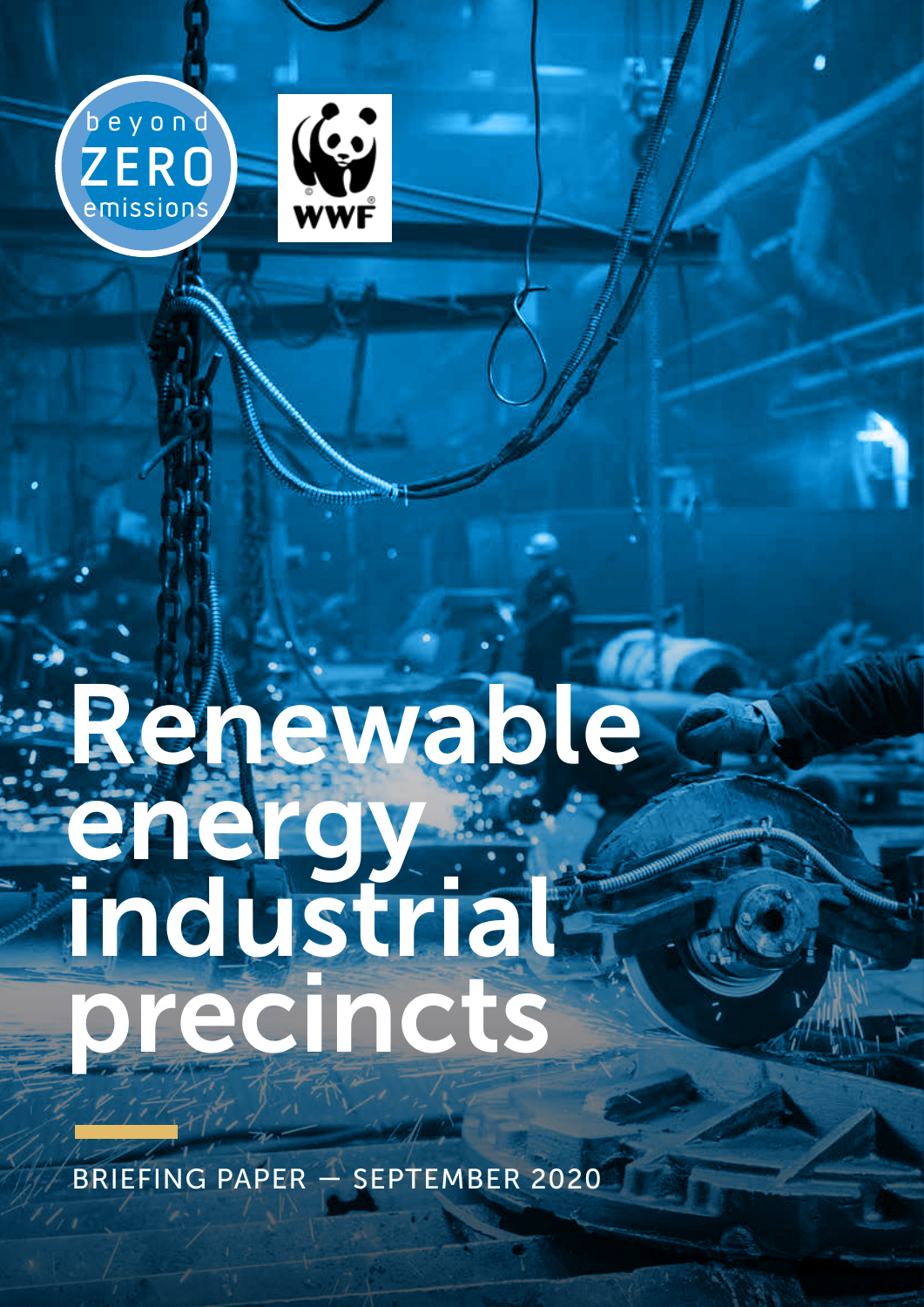# Re-energising Australian Industry

*Renewable energy industrial precincts can accelerate the growth of manufacturing in Australia. Beyond Zero Emissions & WWF-Australia, along with partners Energy Estate and IronBark have prepared this briefing paper to explain how renewable energy industrial precincts can promote economic growth and development of Australian industry.*

#### Why do we need to Re-energise Australian Industry?

Australia has suffered an unprecedented economic shock in 2020. The economy is in recession for the first time in almost three decades and the 7% fall in GDP in the June quarter was by far the largest since the Great Depression.

We need to ignite our economic recovery and power up the Australian economy. Re-energising our industry can revive our economy, modernise our industry, reskill our workforce and deliver a bright and vibrant future in existing jobs, as well as emerging industries that offer new opportunities to future generations.

Generating more affordable and reliable energy makes Australia more competitive and renewable energy will be the driver of Australia's future, ensuring that we have both a stronger economy and a healthier environment.

## How renewable energy industrial precincts support industry

Australia has always relied on a competitive advantage of affordable and reliable energy but today our intensive manufacturers are at a global disadvantage due to high energy prices. We need to capture the benefits of cheaper renewable power and to capitalise on the opportunity to produce low-carbon products that are increasingly in demand in Australia and internationally. Australia has some of the best and most abundant renewable resources in the world, and this can give Australia's manufacturers a global edge.

Renewable energy industrial precincts support a cluster of manufacturers powered by 100% renewable energy. These precincts are either located within Renewable Energy Zones or connected to renewable energy generation through high voltage transmission lines. They also have access to clean heat and renewable hydrogen production and infrastructure. A renewable energy industrial precinct can be thought of as an expanded Hydrogen Hub as proposed in the National Hydrogen Strategy.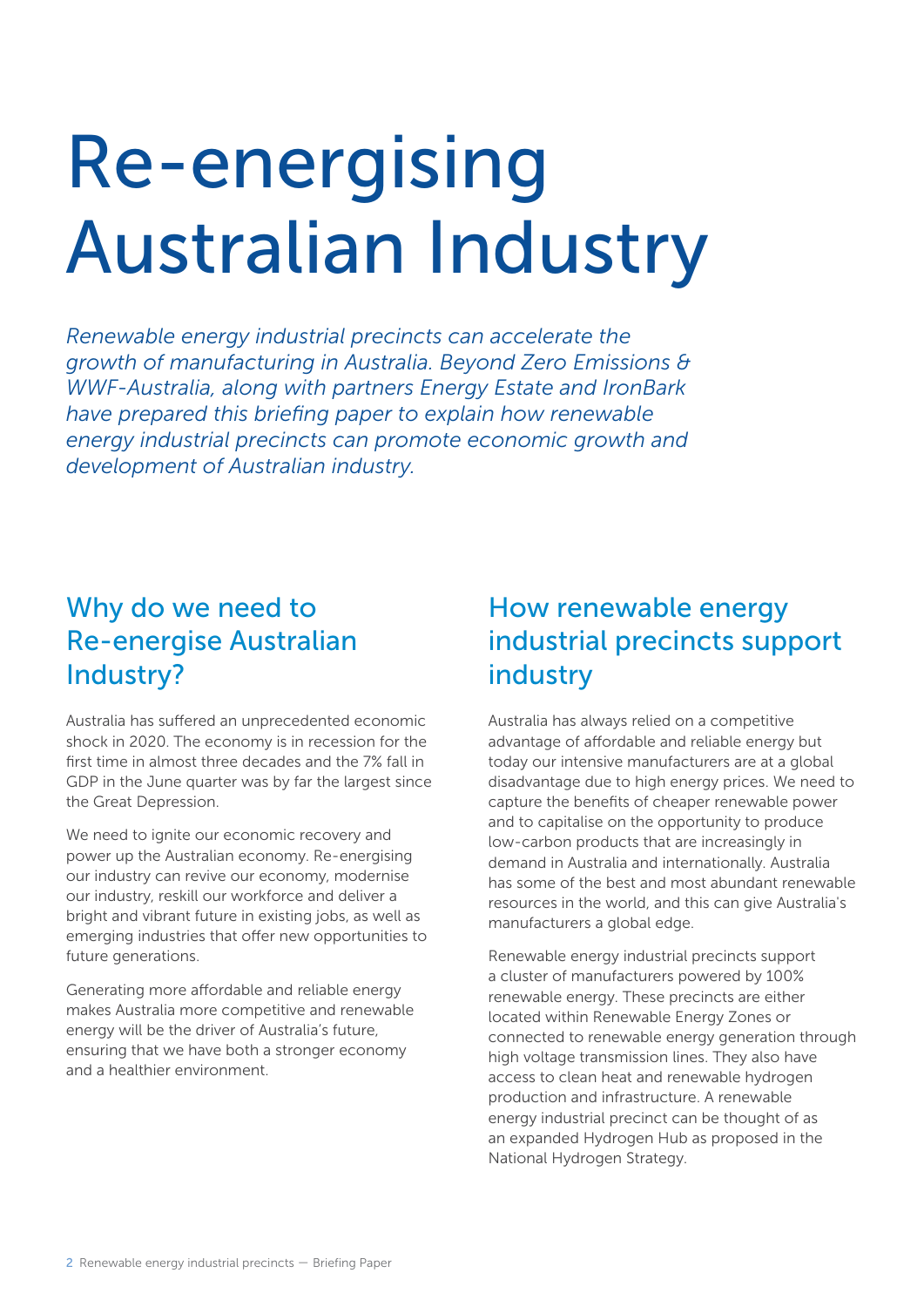

89% of Australians believe Australia should be<br>manufacturing more products domestica<br>following the COVID-19 pandemic. manufacturing more products domestically following the COVID-19 pandemic.

Top reasons for wanting more local production are: reducing reliance on other countries (38%), creating jobs (26%), supporting Australian business and industry (26%), safeguarding international supply chains (20%) and strengthening Australia's economy (16%).

Roy Morgan survey, September 2020

## What renewable energy industrial precincts deliver?

We must continue to invest in new technologies and to promote greater efficiency in the Australian economy if we are to maintain our standard of living. The future of energy is in cheaper and more reliable renewable power that Australia can develop and harness. Renewable energy industrial precincts will…

- $\bullet$  Attract businesses and investors, support local industries, secure existing jobs and create new ones.
- **•** Provide access to cheaper infrastructure and energy (electricity and heat) shared across multiple large energy users will lower power bills and costs for all.
- $\bullet$  Provide access to a skilled workforce that is trained in the development and operation of efficient, zero emission industrial processes.
- **•** Provide an opportunity to commercialise new technologies and solutions onshore, by attracting start-ups to co-locate with established industry players.
- Increase the likelihood that energy intensive manufacturers will remain in Australia.
- $\bullet$  Become hubs for the development of innovative zero emissions and circular economy technologies and solutions that Australia can sell to the world.

## What type of industries will be attracted to these precincts?

- The precincts will be designed for energyintensive businesses such aluminium smelting, steel and other metals processing; hydrogen production; chemicals production (e.g. ammonia; caustic soda); recycling and data centres.
- They will secure the presence of existing manufacturers (such as smelters) and attract new ones.
- They could also provide a home for companies making clean technologies such as wind turbines; batteries; electric vehicle chargers; electric buses and mining equipment.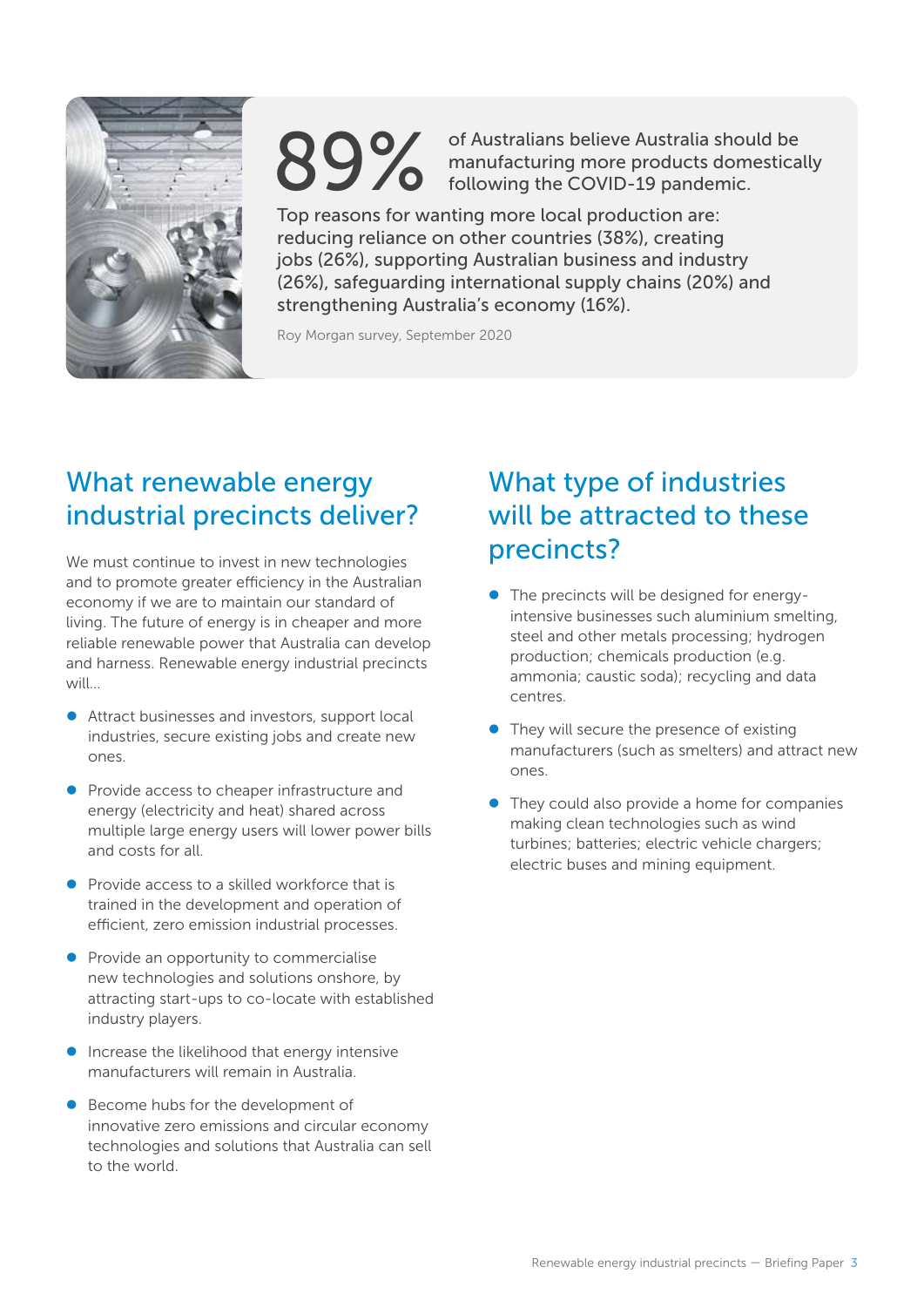## What will attract businesses and investors to these precincts?

- $\bullet$  Renewable energy at a guaranteed low price (<\$50/MWh)
- $\bullet$  Reliable power supply ensured through a combination of storage and flexible demand programs
- **•** Critical infrastructure, including:
	- Transmission connections to the closest Renewable Energy Zone
	- Hydrogen production and pipelines and a shared industrial heating network
	- Water, waste and recycling
	- Connections to port, rail and road logistics.
- Skilled labour and training programs tailored to the needs of the precinct.
- Streamlined planning and approval processes
- Financial incentives such as interest-free loans.

## What needs to happen to set up these precincts?

- Construction of renewable energy zone and connection to precinct.
- Plan for achieving a reliable, balanced electricity system. This will include some combination of energy storage, flexible demand, shared industrial heat and hydrogen production.
- $\bullet$  Set up finance models and contract arrangement suitable for both sellers and buyers of energy.
- $\bullet$  Progressive implementation over several years see proposed 5-year phasing in Appendix A.

## Where could these precincts be located?

Renewable energy industrial precincts will be located in regional Australia in existing industrial areas with supporting infrastructure such as transport connections (port, rail and road), brownfield land and technically-skilled workforce. A potential precinct in the Hunter Valley is described in Appendix B and other potential locations are:

| Bell Bay, TAS       | Hunter Valley, NSW |
|---------------------|--------------------|
| Collie, WA          | Port Kembla, NSW   |
| Gladstone, QLD      | Portland, VIC      |
| Kwinana, WA         | Townsville, QLD    |
| Latrobe Valley, VIC | Whyalla, SA        |

#### What government support is needed?

- Announce the concept of Renewable Energy Industrial Precincts and commission a roadmap to establish several precincts around Australia.
- $\bullet$  Financial incentives for manufacturers (on the condition of using only renewable energy), e.g. R&D support, funded pilot projects, and cheap access to infrastructure.
- **•** Underwrite the renewable development needed to supply the precincts by guaranteeing developers a minimum price for their electricity output (in return for a cap on cost of electricity).
- **Government-led development ensuring strategic** land use and infrastructure planning and coordination of precinct development in line with local social, economic and environmental needs
- Streamlined planning and approval processes.
- $\bullet$  Tailored investment in any required new infrastructure or infrastructure upgrades.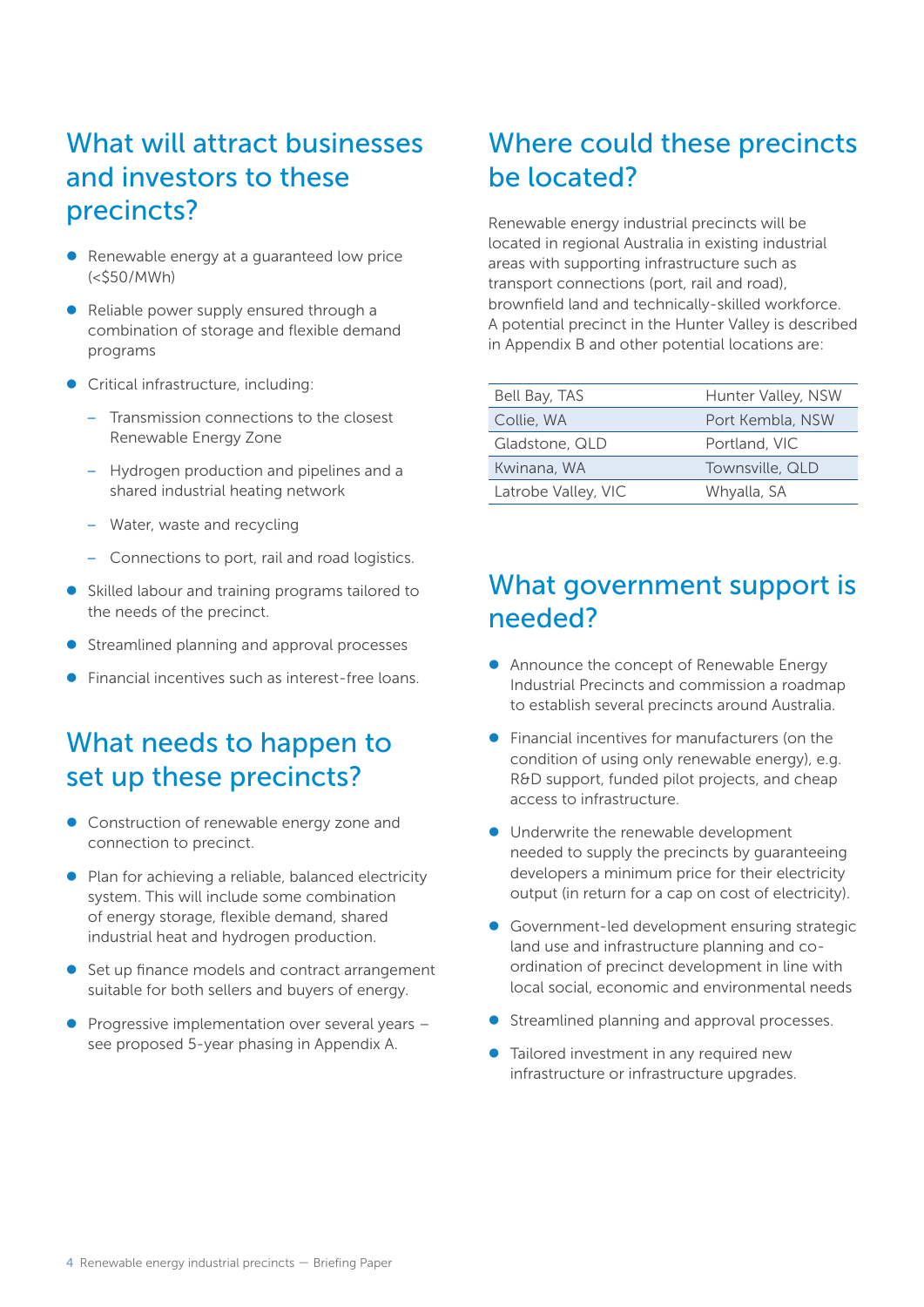## APPENDIX A

## Phasing the development of Renewable Energy Industrial Precincts

The following provides an indicative list of activities that would likely need to occur over the next five years to establish a number of renewable energy industrial precincts.

#### Year 1

- $\bullet$  Support an existing industrial customer to move to renewable energy (anchor customer)
- $\bullet$  Help fund (matching funding and investment) a renewable hydrogen pilot project in the precinct
- $\bullet$  Undertake an infrastructure scoping study identify what additional infrastructure will be required
- $\bullet$  Stakeholder mapping and engagement understanding the existing businesses and their needs, investment opportunities, the community needs and concerns, existing training and innovation capability
- Renewable Energy Zone development ensure a nearby REZ is under development and has sufficient capacity to power the renewable energy industrial precincts
- $\bullet$  Identify financial, planning and regulatory incentive options and models.

#### Years 2-3

- $\bullet$  Create new jobs by starting the construction of new infrastructure, such as a heating network, transmission upgrades and battery storage
- **•** Undertake an Expression of Interest process to identify businesses and start-ups that would like to set up operations in the precinct and investors who would like to invest
- $\bullet$  Establish an innovation incubator attracting R&D, commercialisation and start-ups to the precinct
- $\bullet$  Provide funding for new training programs targeting clean energy and low emissions manufacturing
- $\bullet$  Scale the number of existing industrial customers in the precinct starting to use renewable energy
- $\bullet$  Scale the production and use of renewable hydrogen
- $\bullet$  Pilot financing models and implement any necessary regulatory reforms e.g. planning approvals

#### Years 4-5 and beyond

- $\bullet$  New businesses and industry players start setting up in the CEIP
- $\bullet$  Infrastructure build, hydrogen scale-up, incubator and training programs continue
- $\bullet$  Scale-up any successful incentives programs in the short-term.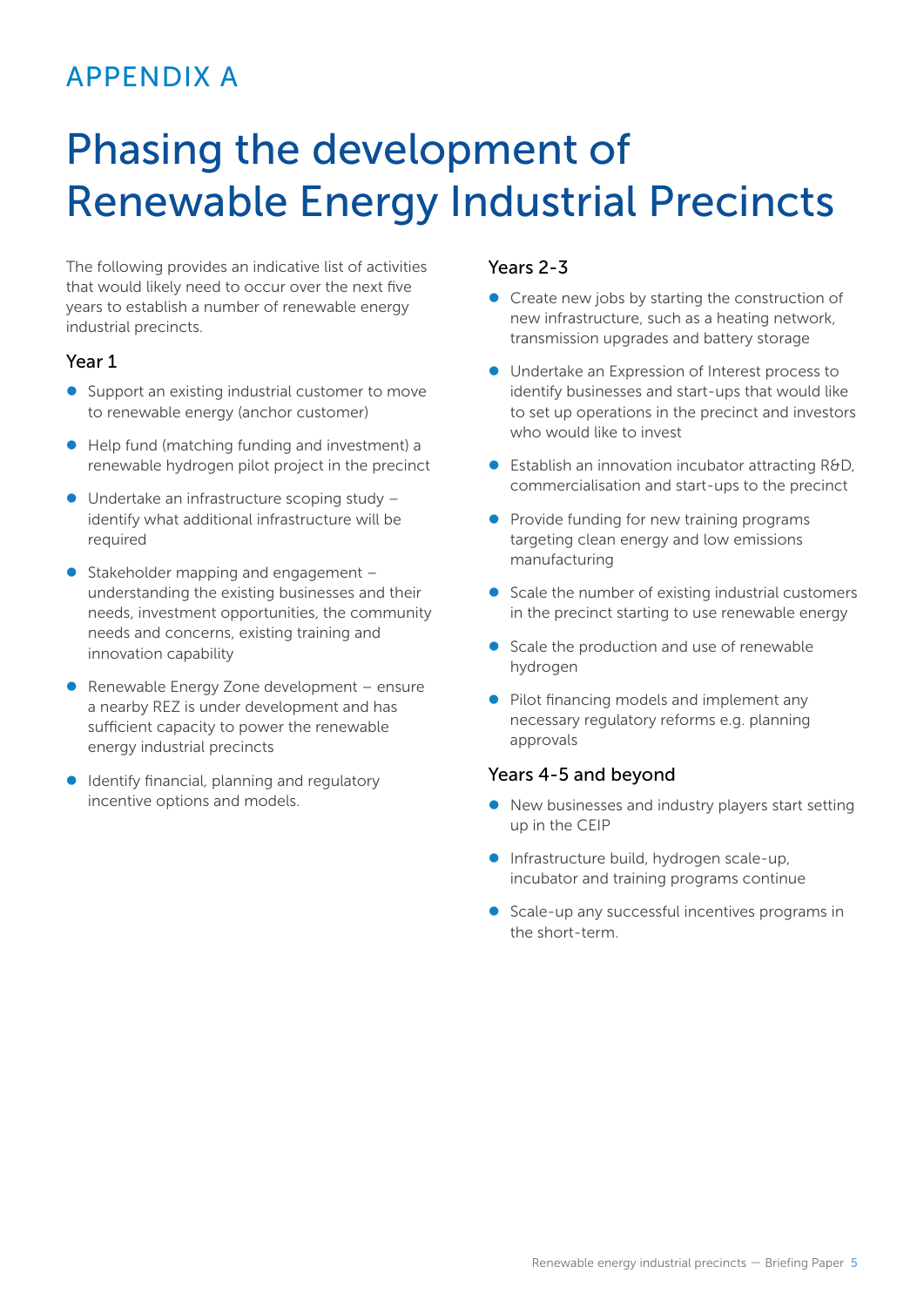## APPENDIX B

## Potential Renewable Energy Industrial Precinct in the Hunter Valley

The Hunter Valley has a proud industrial heritage and is one potential location for a Renewable Energy Industrial Precinct. The Hunter Valley's advantages include a skilled workforce, a deepwater port, existing transmission infrastructure and land available for industrial growth.

Manufacturers operating in the Hunter today include Tomago Aluminium, Orica, Molycop, and Infrabuild. However, to remain competitive these businesses need access to cheaper energy. Both Tomago Aluminium and Orica have indicated they may close if their energy costs do not fall.

Figure 1 presents an overview of one possible configuration of a Renewable Energy Industrial Precinct in the Hunter Valley. It is vision of a lowcost energy hub that makes existing heavy industry internationally competitive and supports the growth of new industry. The system is based around Tomago Aluminium, which consumes 12% of NSW's electricity. Its key features are:

#### Renewable Energy

- Renewable Energy Zone with 2 to 3 GW solar and wind, supplying electricity at a competitive price (<\$50 MWh).
- Guaranteed (firm) supply to Tomago Aluminium smelter of 800-900 MW.

#### Smelter as a battery

• Modifications to Tomago Aluminium smelter, enabling it to operate more flexibly and provide valuable grid services similar to a battery. These services would create an important new source of revenue for Tomago.

#### Renewable hydrogen

- **•** Excess electricity used by Orica to power an electrolyser to make hydrogen (for ammonia).
- Other local manufacturers (such as Molycop and Infrabuild) use additional excess electricity and waste heat from Tomago.

The technical and economic details of this system would need to be assessed in a feasibility study. But in principle, this plan could be largely funded by the private sector, with modest government support.



Figure 1: Potential configuration of a Renewable Energy Industrial Precinct in the Hunter Valley.